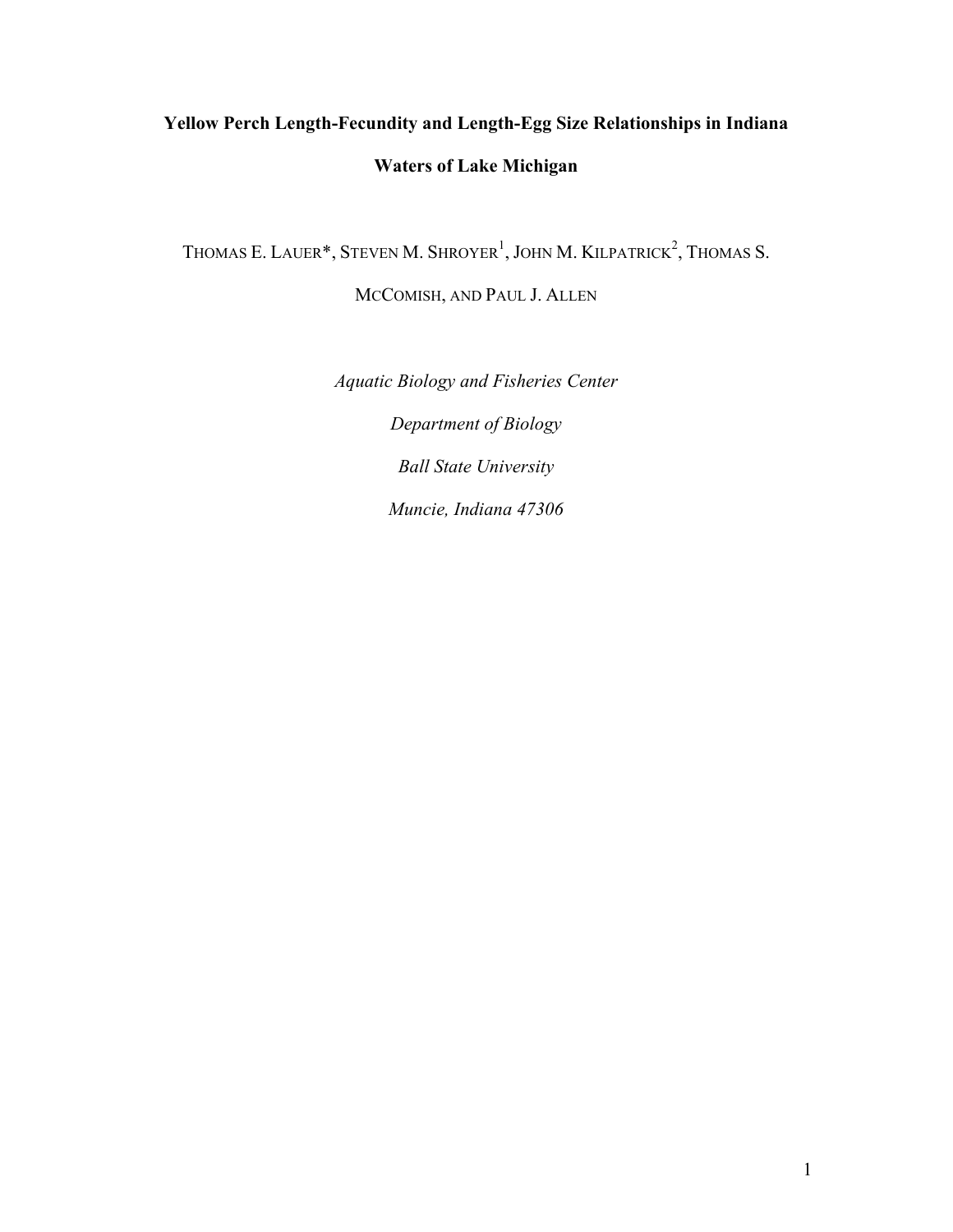*Abstract.* – This study was undertaken to quantify the length-fecundity and length-egg size relationships for yellow perch *Perca flavescens* in the Indiana waters of Lake Michigan. Data were pooled from gill net collections made in 1985-86 and 1999, resulting in a wide length range of mature female yellow perch (172-332 mm TL). The length - fecundity relationship was:  $log_{10}F = -3.220 + 3.223 log_{10}TL (r^2 = 0.89)$ , where F  $=$  fecundity and  $TL =$  total length in mm. The mean preserved egg volume increased with yellow perch TL and was represented by the equation:  $log_{10}V = -2.06 + 1.10$  $log_{10}TL$  ( $r^2 = 0.48$ ), where V = preserved egg volume (mL), and TL = total length. These results reveal that larger females produced both more and larger eggs than smaller females. Therefore, intense harvest targeting large yellow perch (primarily females) in the 1980s and 1990s may have had an effect on the quantity and quality of eggs spawned by the population, possibly resulting in reduced recruitment.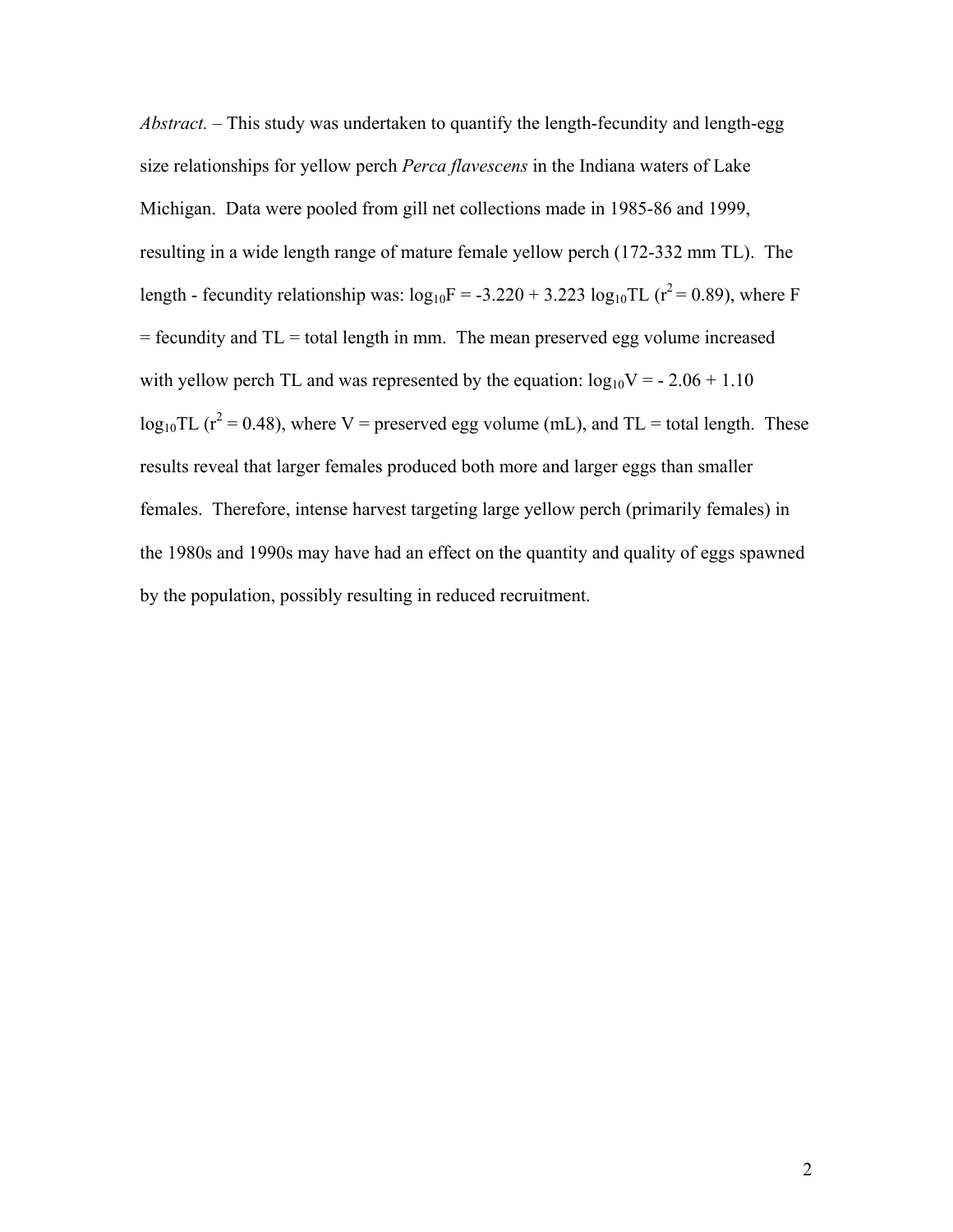Fecundity may be defined as the spawning potential of fish for a particular season or alternatively, the number of ripening eggs in a female prior to the next spawning period (Bagenal 1978). Although fecundity does not always equate to reproductive success (fertility), it can provide an objective measure of reproductive effort (Moyle and Cech 2000). Expanding this latter concept to include all mature females in a population enumerates the potential egg deposition in a specific location, or population fecundity. However, fecundity or reproductive effort may vary annually (Nikolskii 1969) based on differences in food supply (Treasurer 1981), environmental conditions, including variations in temperature and stress, density-dependent mechanisms (Sztramko and Teleki 1977), and fish size (Tsai and Gibson 1971; Bagenal 1978). Larger fish with a greater visceral space for egg development have larger ovaries, and thus more eggs than smaller fish. It is also generally accepted that egg size also increases with body length (Hislop 1988; Wright and Shoesmith 1988; Zivkov and Petrova 1993; Moyle and Cech 2000) although variation occurs among years in response to environmental conditions (Bagenal and Braum 1978; Mitton and Lewis 1989). Fecundity values are often used to calculate egg and fry survival, and ultimately, recruitment rates (Shoesmith 1990). Thus, fecundity data are important to theoretical and empirical studies of early life-history strategies (Heins and Baker 1993) and are essential for management policies directed toward fish stocks (Sheri and Power 1969).

Yellow perch *Perca flavescens* in the Great Lakes have long been valued by both sport and commercial interests, but management of the fisheries has been complicated (Francis et al. 1996). The Lake Michigan yellow perch population has historically exhibited wide fluctuations in abundance (Wells 1977). The population has been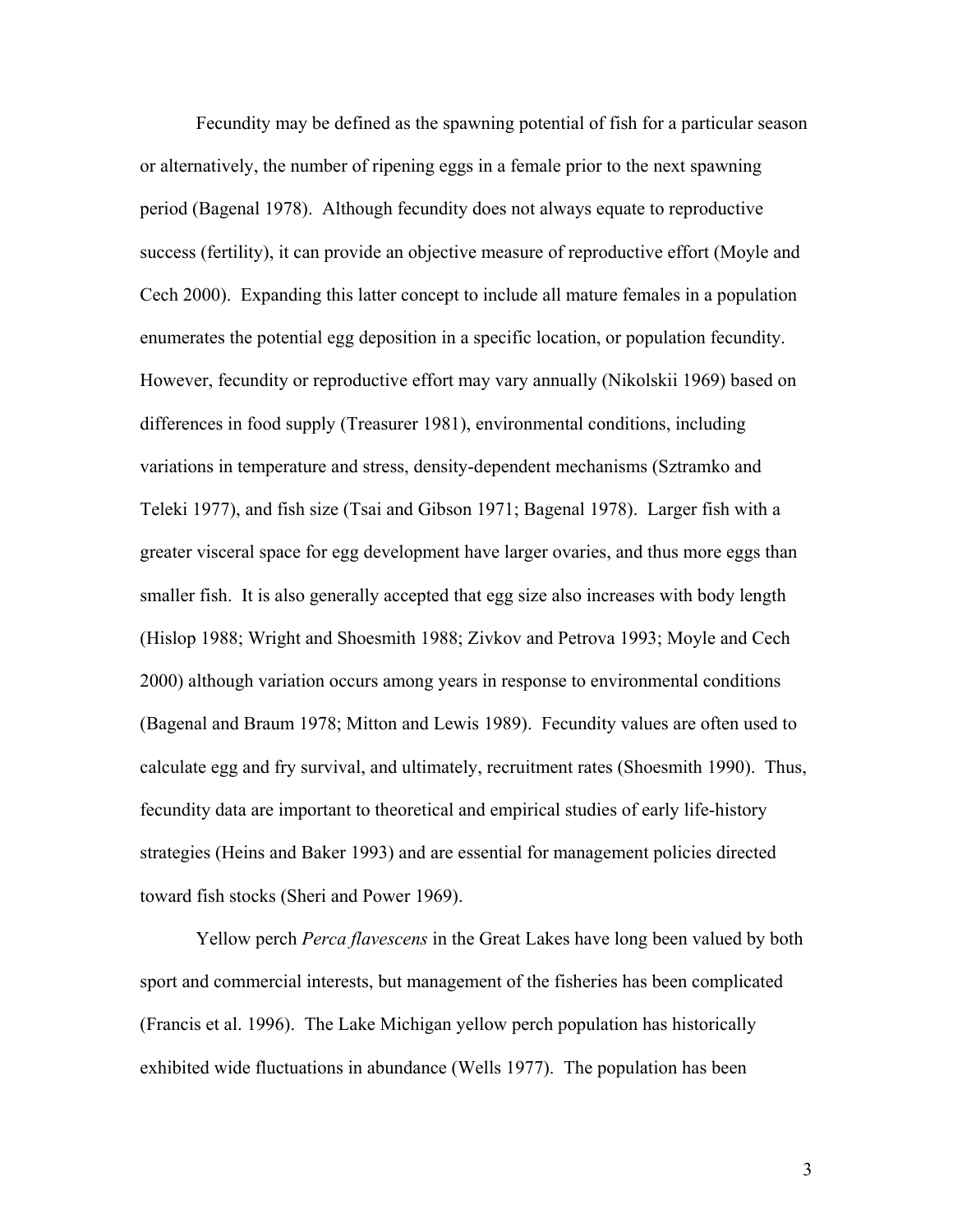depressed since the mid 1990s following a rapid decline from the highs of the 1980s, (Francis et al. 1996; Shroyer and McComish 1998; Allen et al. 2003) despite a multistate management strategy that consisted of restricting the recreational and commercial fisheries in 1995, and eventual closing the commercial component in 1997. The decline in Lake Michigan yellow perch abundance has been attributed to consecutive year-class failures associated with a plethora of hypothesis including alewife interaction (Shroyer and McComish 2000), food availability (Dettmers et al. 2003), and other biotic and abiotic factors (Clapp and Dettmers 2004) that may impact the population at the critical larval stage.

The relationship between fish length and fecundity for yellow perch in Lake Michigan is difficult to establish when comparing historical studies on the subject. As an example, fecundity varied from 60,000 to 102,000 eggs for fish ranging from 300-319 mm total length (TL) and was likely the result of small sample size  $(n = 4)$  for that length class (Wells and Jorgenson 1983). In addition, Heyer et al. (2001) found a range of 11,000 to 36,700 eggs for fish 216-287 mm TL, but again, the number of spawning individuals sampled was limited. Brazo et al. (1975) reported a fecundity range of 10,654 to 157,594 for females 190 mm to 354 mm TL. However, current trends in maturing females in southern Lake Michigan have shown females maturing  $($  > 50%) by 170 mm TL (Allen et al. 2003) suggesting an expanded range of females could be included to create a larger and more robust data set. Furthermore, yellow perch in Indiana waters of Lake Michigan appear to form a localized population in the extreme southern end of the lake based on movement (Marsden et al. 1993), genetics (Miller 2003), and abundance (Francis et al. 1996), but no comprehensive fecundity data are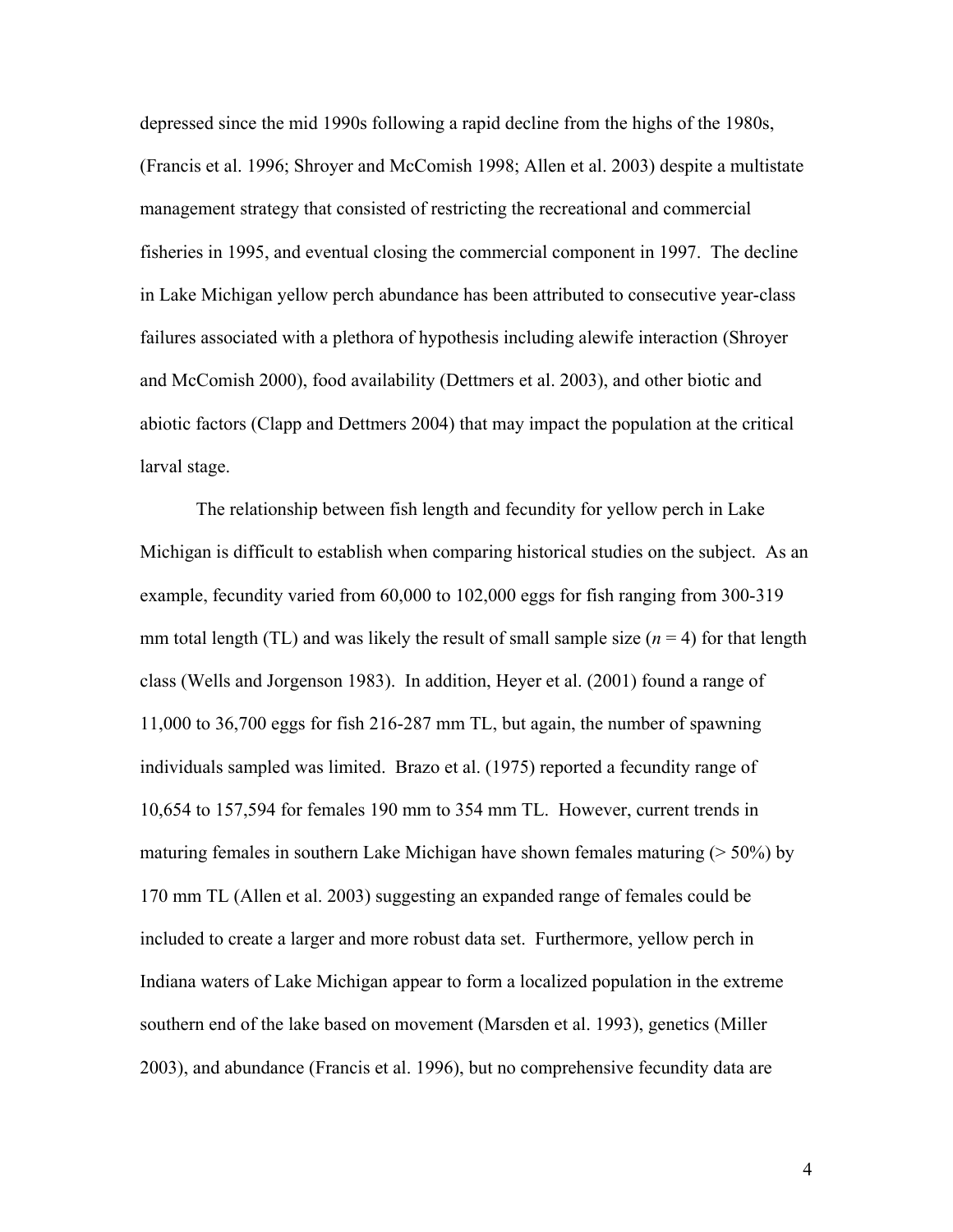available for this stock. Therefore, the objective of this study was to model the lengthfecundity and length-egg size (expressed as volume in this study) relationships for yellow perch collected from Indiana waters of Lake Michigan. These findings will further the understanding of yellow perch recruitment and reproduction in Lake Michigan, as well as, complement existing knowledge of yellow perch fecundity in the other Great Lakes and elsewhere.

#### **Methods**

Yellow perch were collected for fecundity and egg volume analysis from southern Lake Michigan using gill nets in May or early June 1985, 1986, and 1999 at a site approximately 1.6 km NE of the Michigan City, Indiana, harbor. Nets were comprised of nine panels of 15.2 m each, repeating three mesh sizes (51, 64, 76 mm stretch) and were set overnight along both 10 m and 15 m depth contours following the methods of Shroyer and McComish (1998). Total lengths (mm) and weights (g) of each fish were recorded. From the 1985-86 catch, a total of 83 fish was collected, ranging in TL from 172 to 290 mm. The 1999 sampling objective was to collect data from large fish (>250 mm TL) that were rare or absent in 1985-86 so as to expand the size range of study specimens. Thus, an additional 32 fish were collected in 1999, ranging from 254 to 332 mm TL and used in the analysis. Up to 12 fish were selected from each 10 mm size class that spanned the range of ripe females collected (172 to 332 mm TL). Only four size classes (171-180, 181-190, 201-210 and 211-220) had 12 or more fish, and selection to these classes was random.

Ovaries were removed, weighed, and placed into Gilson's fluid as soon as practicable following collection, but always within 2 hr, following methodology outlined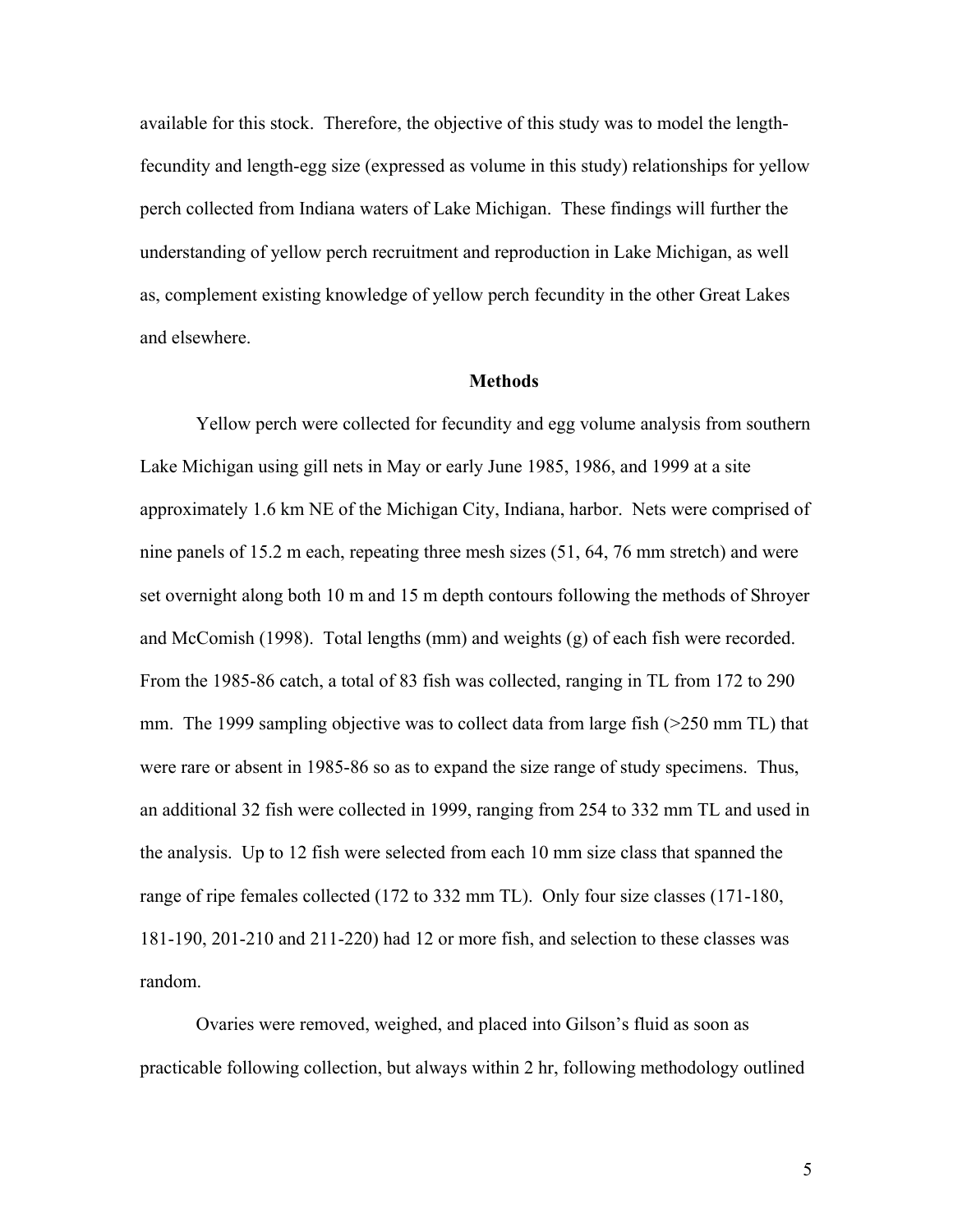by Bagenal and Braum (1978). Eggs were allowed to soak for 7 to 17 months in the fluid to facilitate the breakdown of the connective tissue present between the eggs. Prior to initiating the enumeration and measuring procedures, any remaining connective tissue was manually removed, and eggs were thoroughly rinsed.

Fecundity was estimated using a volumetric approach (Bagenal and Braum 1978). Analysis began by pipetting eggs into a 15 mL centrifuge tube graduated in 0.1 mL increments. They were allowed to settle for about 15-30 s and the centrifuge tube was then tilted and lightly tapped several times to level the top of the column of eggs. The top edge of the egg mass was then measured to the nearest 0.05 mL by interpolation. If the ovary volume exceeded 15 mL, this procedure was repeated and values were summed until the total volume of eggs in the ovary was measured. A small tube for measuring subsamples of eggs was made by cutting the end off a disposable plastic micropipette tip (100-1000 µL capacity), leaving some taper, but increasing the minimum diameter to approximately 4 mm so that eggs would not jam in the bottom. The cut end was heatsealed, precisely 1 mL of distilled water was added to the tube with a Hamilton 705-N µL syringe, and a fine mark was made to the tube at the meniscus. Three, 0.1 mL subsamples of eggs were collected from each ovary and were transferred to a glass petri dish where they were enumerated manually with the aid of a digital counter. Means and statistical variability of egg sub-samples could not be calculated as the sub-samples do not meet the independence assumption. Fecundity for each female was calculated as:

$$
F = nV_0 / 0.3
$$

where:  $F =$  total fecundity.

 $V_0$  = total volume of eggs in mL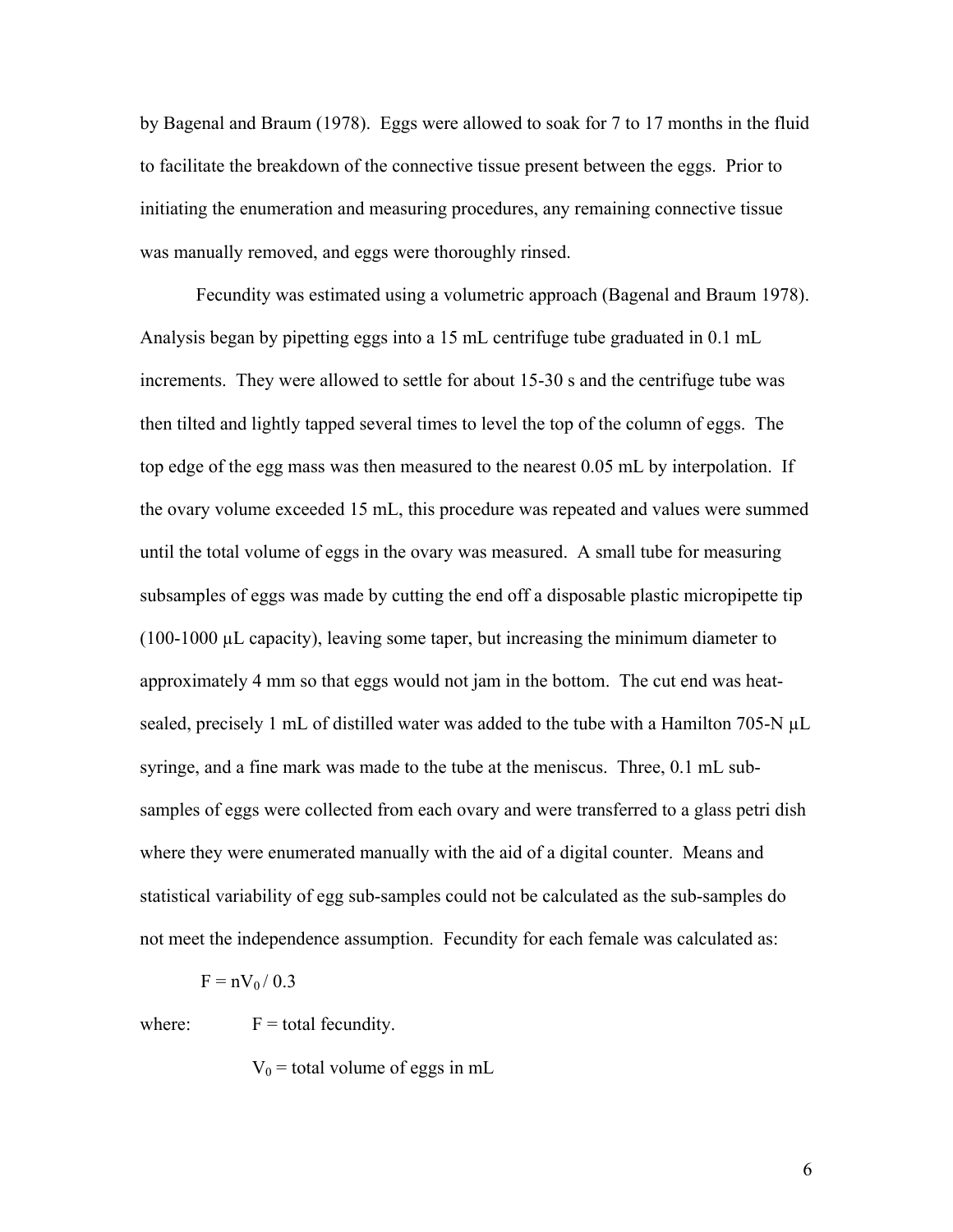$n =$  total volume of eggs in the three sub-samples

 $0.3$  = total volume of the three sub-samples in mL

Mean individual preserved egg volume was also estimated for each ovary, using the formula:

 $V_{L} = 0.3/n$ 

where:  $V_L$  = mean individual preserved egg volume in mL

 $n =$  total number of eggs in the three sub-samples combined

 $0.3$  = total volume of the three sub-samples in mL

Simple linear regression was used to estimate the length-fecundity and the lengthegg volume relationships. We  $log_{10}$ -transformed both TL and number of eggs because this linearizes  $F = aTL^b$ , the theoretical fecundity equation according to Bagenal (1978), where:

 $F =$  fecundity  $a = constant$  $TL = total length (mm)$  $b =$  exponent

A log10-log10 transformation was also used for the relationship between TL and egg size. The relationship was modeled as  $log_{10}V = a + blog_{10}TL$ , where:

 $V =$  mean individual preserved egg volume (mL)

 $a =$ intercept

 $b = constant$ 

 $TL = total length (mm)$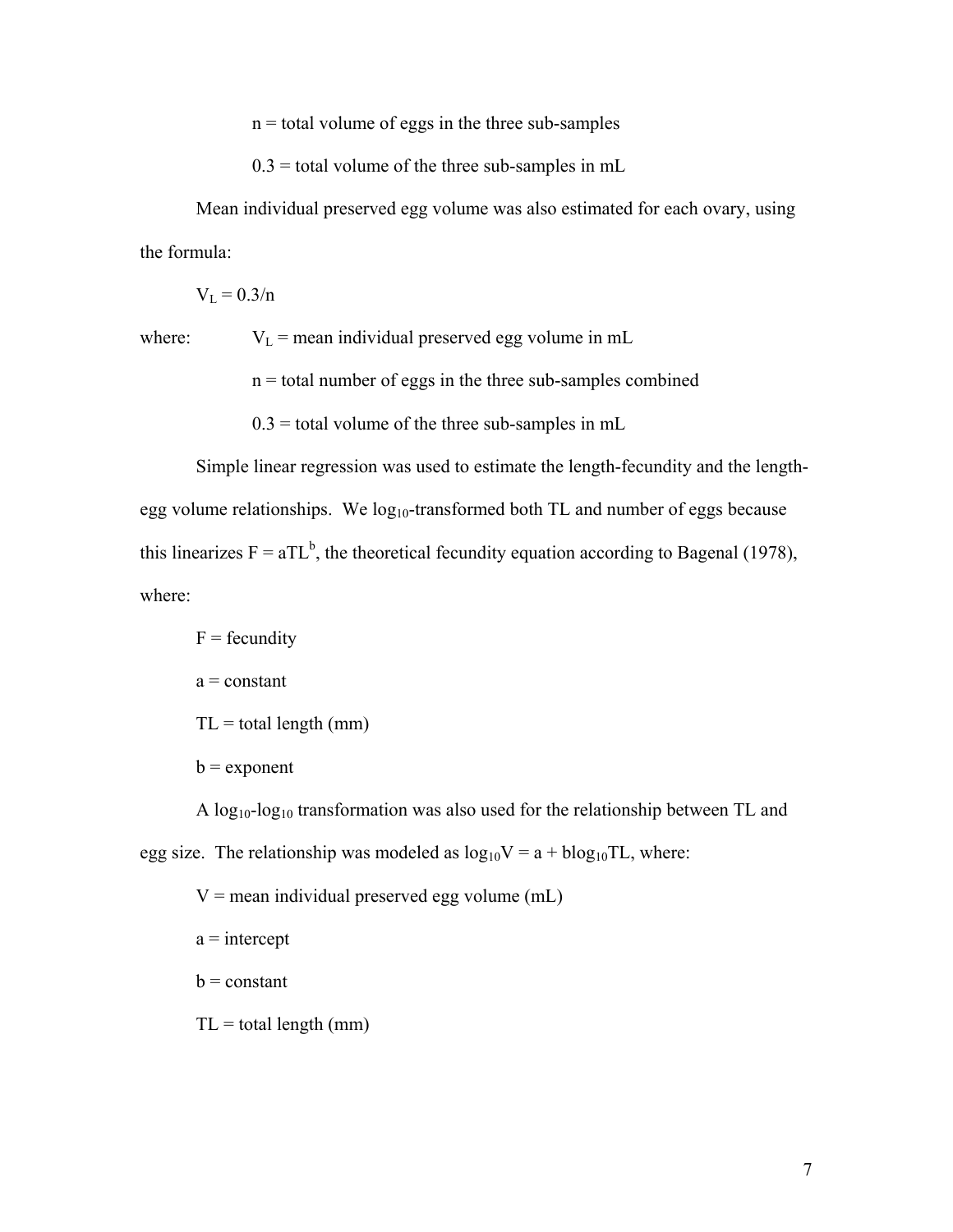A homogeneity of slopes test and an analysis of covariance (ANCOVA) were used to compare the regression equations of the 1985-86 and 1999 samples to determine whether the individual data sets could be combined, thus forming a single length-fecundity relationship (Zar 1999). A similar comparison was made for the 1985-86 and 1999 length-egg size relationship. We also compared our length-fecundity relationship with previously published reports to establish degree of similarity. We plotted the 95% confidence limits around our regression line and compared this area with the regression lines from other studies for overlap. Although this comparison was limited because the original raw data for all studies was not available, it did provide some measure of similarity and comparison.

### **Results**

 Relationships between fecundity and yellow perch total length did not differ significantly between 1985-86 and 1999 (homogeneity of slopes test:  $F = 1.39$ ,  $df = 114$ ,  $P = 0.24$ ; ANCOVA homogeneity of Y intercept test:  $F = 2.01$ , df = 114,  $P = 0.16$ ). Therefore, pooled data from all years was used to establish the fecundity linear regression model ( $F = 919.7$ , df = 114,  $P < 0.001$ ,  $r^2 = 0.89$ , Figure 1):

 $log_{10}F = -3.220 + 3.223 log_{10}TL$ 

where:

 $F =$  fecundity

 $TL = total length (mm)$ 

Fecundity predicted by the linear regression model over the observed length range was from 9663 eggs for a 172 mm fish to 80,469 eggs for a 332 mm fish.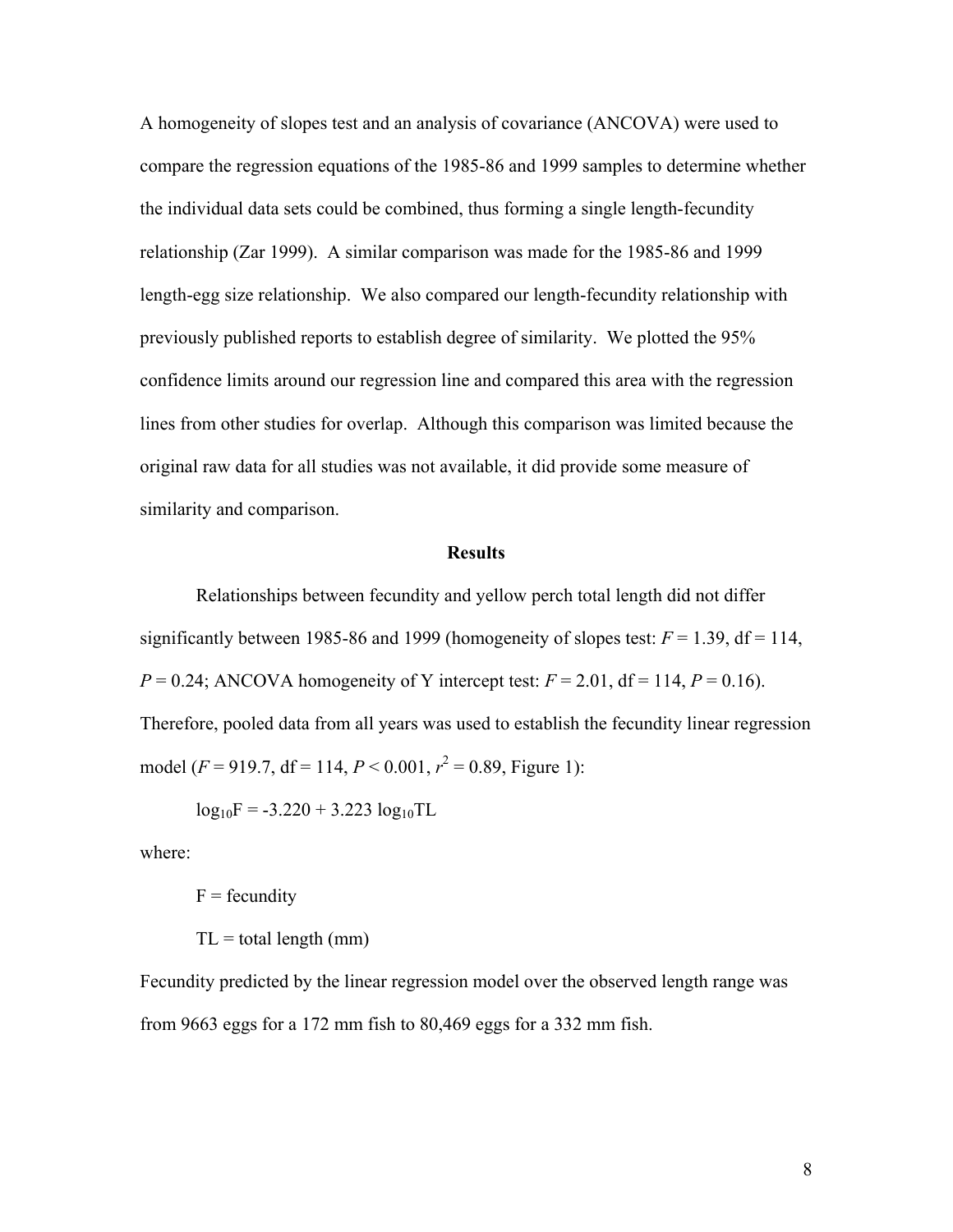The egg volume – total length relationship was also not significantly different between 1985-86 and 1999 (homogeneity of slopes test:  $F = 0.53$ ,  $df = 114$ ,  $P = 0.82$ ; homogeneity of Y intercept test:  $F = 1.64$ ,  $df = 114$ ,  $P = 0.21$ ). Thus, the data from both periods were pooled and were used to form a single linear regression). We found a positive linear relationship model ( $F = 106$ , df = 114,  $P < 0.001$ ,  $r^2 = 0.48$ , Figure 2) between fish length and preserved egg volume described by the equation:

 $log_{10}V = -2.06 + 1.10 log_{10}TL$ 

where:

 $V =$  preserved egg volume (mL)

 $TL = total length (mm)$ 

Mean egg size predicted from this linear regression model ranged from  $2.58 \times 10^{-6}$  mL for a 172 mm fish to 5.36 X  $10^{-6}$  mL for a 332 mm fish.

 Egg production in our study was similar to the Lake Michigan study near Saugatuck (Wells and Jorgenson 1983) as the regression lines for the studies overlapped (Figure 3). The Brazo et al. (1975) findings near Ludington were not similar to our study as the regression line did not fall within the 95% confidence limits detailed by our statistics for fish in the same size ranges. However, if Brazo et al. (1975) had extended the lower range of their study to include fish less than 190 mm, their regression line would have likely crossed the 95% confidence interval. Furthermore, yellow perch studies outside Lake Michigan were not within the 95% confidence limits. Formal statistical comparisons could not be made contrasting our data with others because not all original data sets were available, and these findings should be viewed as only suggestive.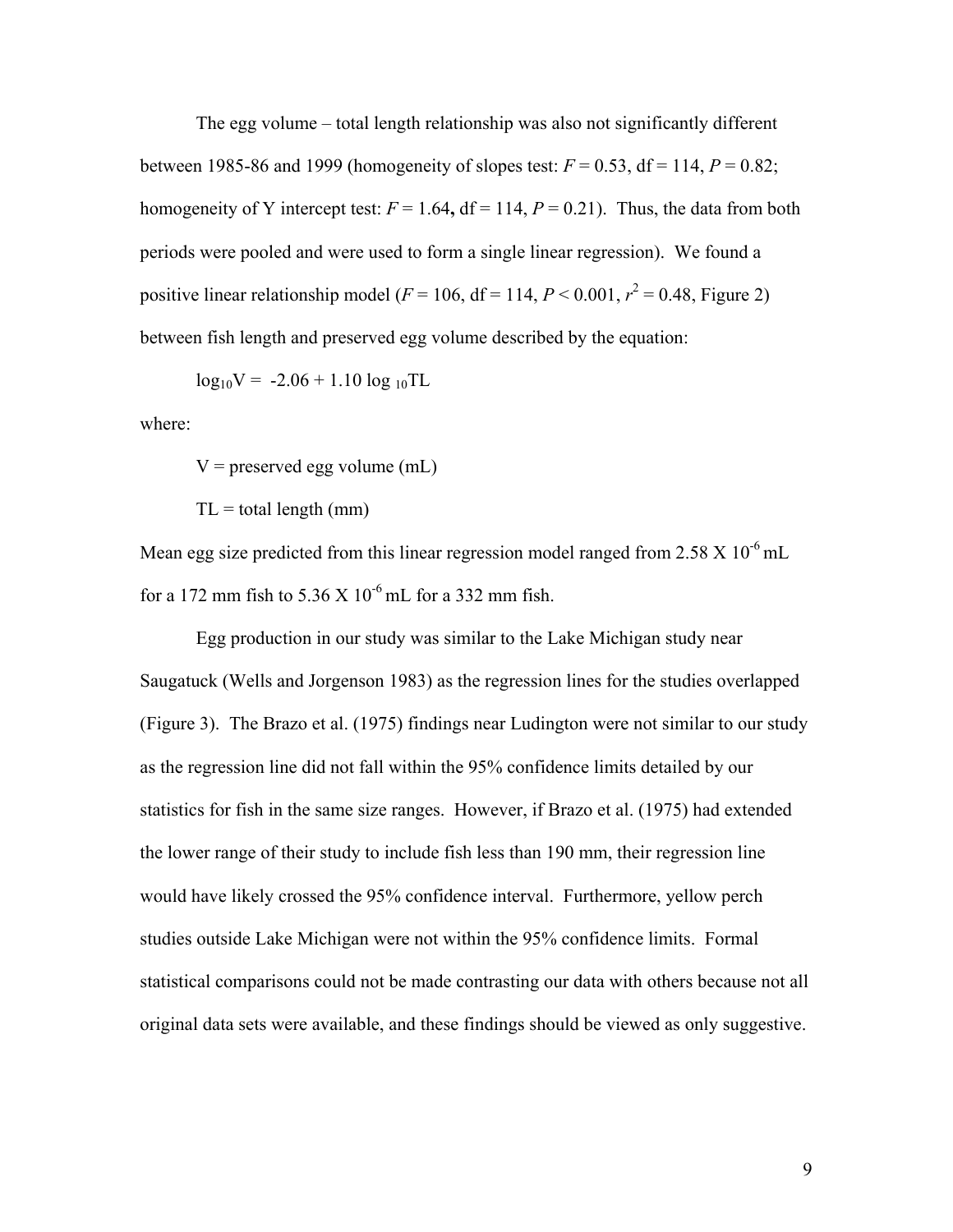### **Discussion**

 Mean fecundity for a given length yellow perch in our study was higher when compared to fish from Chesapeake Bay, and Keowee Reservoir, South Carolina (Muncy 1962; Clugston et al. 1978), and lower when compared to Lake Ontario and Lake Erie (Sheri and Power 1969; Sztramko and Teleki 1977) (Figure 3). Although fecundity in some parts of southern Lake Michigan was similar to our study (Wells and Jorgenson 1983), Heyer et al. (2001) found lower fecundity for Lake Michigan fish collected off Milwaukee although his size range of fish (216 to 287 mm TL) and number ( $n = 10$ ) of females evaluated were limited. Declines in egg production have been demonstrated for yellow perch populations that are suffering from poor conditions, particularly deficient food supply and limited growth the previous summer (Newsome and Leduc 1975). Similarly, fecundity in several percid populations can be affected by growth rates and food supply (Baccante and Reid 1988; Diana and Salz 1990; Hayes and Taylor 1994,) as gonad production is energy intensive (Craig 1987). Parasitic infection can also influence yellow perch fecundity (Johnson and Dick 2001), a factor that is not always considered when evaluating gonadal productivity. Zivkov and Petrova (1993) indicated fecundity of pikeperch *Sander lucioperca* in different bodies of water is determined by differences in maturation period, lengths of life cycle, and types of female age structure. Because fish in the southern portion of Lake Michigan may represent a single population (Marsden et al. 1993; Francis et al. 1996; Miller 2003), it is plausible they would exhibit fecundity traits similar to each other. Several factors could be influencing the fecundity – length relationship for yellow perch that exists among divergent bodies of water; however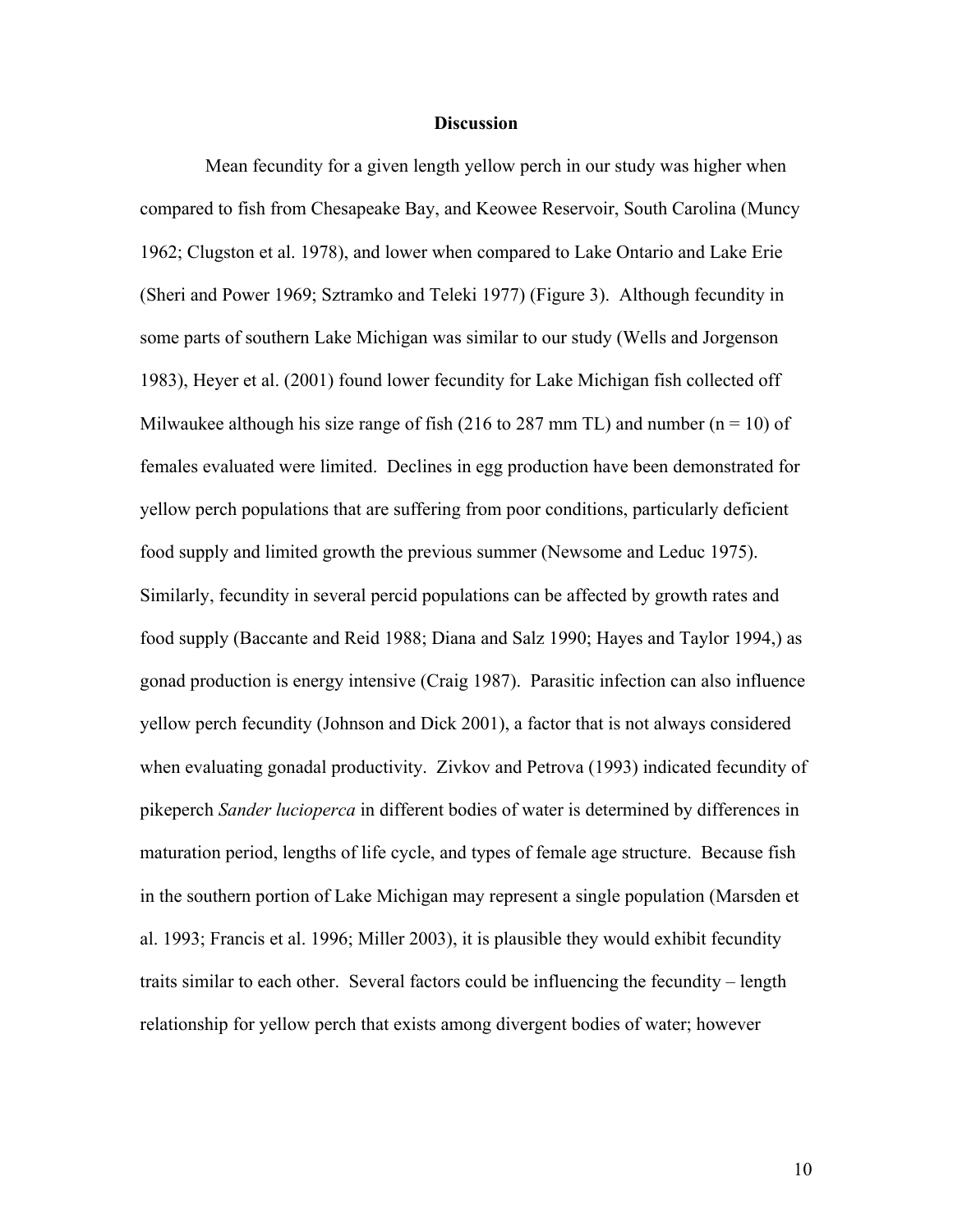geographical proximity does not appear to be a principal contributing factor in southern Lake Michigan.

Our positive egg size – total length relationship was supported by Heyer et al. (2001), who also showed increased energy reserves (yolk) available to offspring of larger females, as measured by dry weight and total DNA content. Egg size from the ovaries of yellow perch just prior to spawning have been found to have a mean diameter from 0.94 mm to 1.62 mm over a fish length range from 170-320 mm TL (Treasurer 1981). In the closely related European perch *Perca fluviatilis*, egg size has been found to increase with total length and may be a compensating mechanism for populations that are highly variable or experiencing fluctuating mortality (Volodin 1979). Larvae from larger females (producing larger eggs) therefore may better resist starvation, feed on larger food items, swim faster to avoid predation, disperse farther, and are subject to lower overall mortality (Braum 1978; Wright and Shoesmith 1988; Duarte and Alcaraz 1989, Moodie et al. 1989).

Changes in egg size and number based on fish length could affect recruitment in fish stocks, especially in exploited fisheries where larger fish tend to be harvested, leaving smaller fish as the main component of reproductive potential (Coates 1988). This has important implications for the yellow perch population in southern Lake Michigan where intense exploitation during the mid 1980s through 1997 truncated the adult size distribution, prior to and during a decline in recruitment (Allen et al. 2003; Marsden and Robillard 2004). The selective removal of larger yellow perch, resulting in a predominance of smaller females in the population, would have led to fewer and smaller egg production based on our findings. This may not be a problem during years when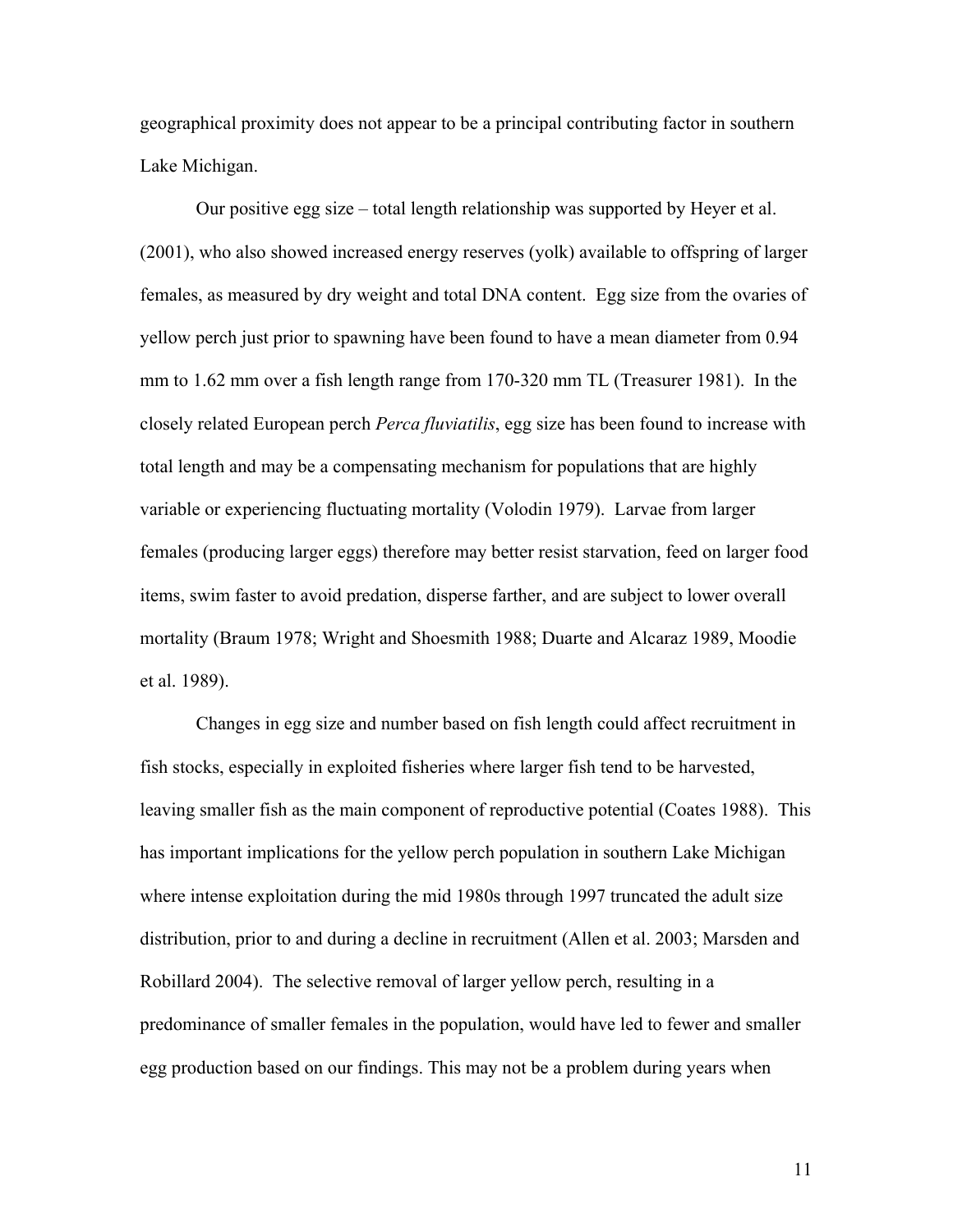large numbers of eggs are laid, as the quantity and quality of larvae produced may not be limiting. However, Marsden and Robillared (2004) suggested that the suppressed female broodstock in the Illinois wasters of Lake Michigan contributed to the decline in yellow perch abundance in 1994 through 1997. Thus, the remaining mature females, if less in total length, would have produced fewer eggs and eggs of lower quality resulting in larvae more susceptible to the factors affecting yellow perch recruitment (Clapp and Dettmers 2004). Furthermore, Marsden and Robillard (2004) concluded that the most judicious management decision to conserve yellow perch in southern Lake Michigan was to curtail or abandon harvest in an effort to protect the broodstock and increase spawning potential. Had excessive exploitation not truncated the length frequencies of spawning size yellow perch in southern Lake Michigan during the mid 1980's to the mid 1990's (Allen et al. 2003; Marsden and Robillard 2004), the recent reduction in recruitment might not have been as acute or as enduring.

#### **Acknowledgements**

This research was supported by Federal Aid in Sportfish Restoration funds through the Fisheries Section, Division of Fish and Wildlife, Indiana Department of Natural Resources. Ball State University provided matching funding, equipment, and facilities. Indiana Department of Natural Resources staff collected the yellow perch in 1985-86. Dr. Carolyn Vann suggested the use of modified micropipette tips to measure egg sub-samples. Special thanks go to Ball State University students Tom Lane, Marla Banther, Charles Raines, Carlos Guindon, and Zachary J. Willenberg for assistance with field or laboratory work. In addition, we extend our appreciation to Dr. David LeBlanc and Dr. Mark Pyron for statistical assistance, review, and comments on data analysis.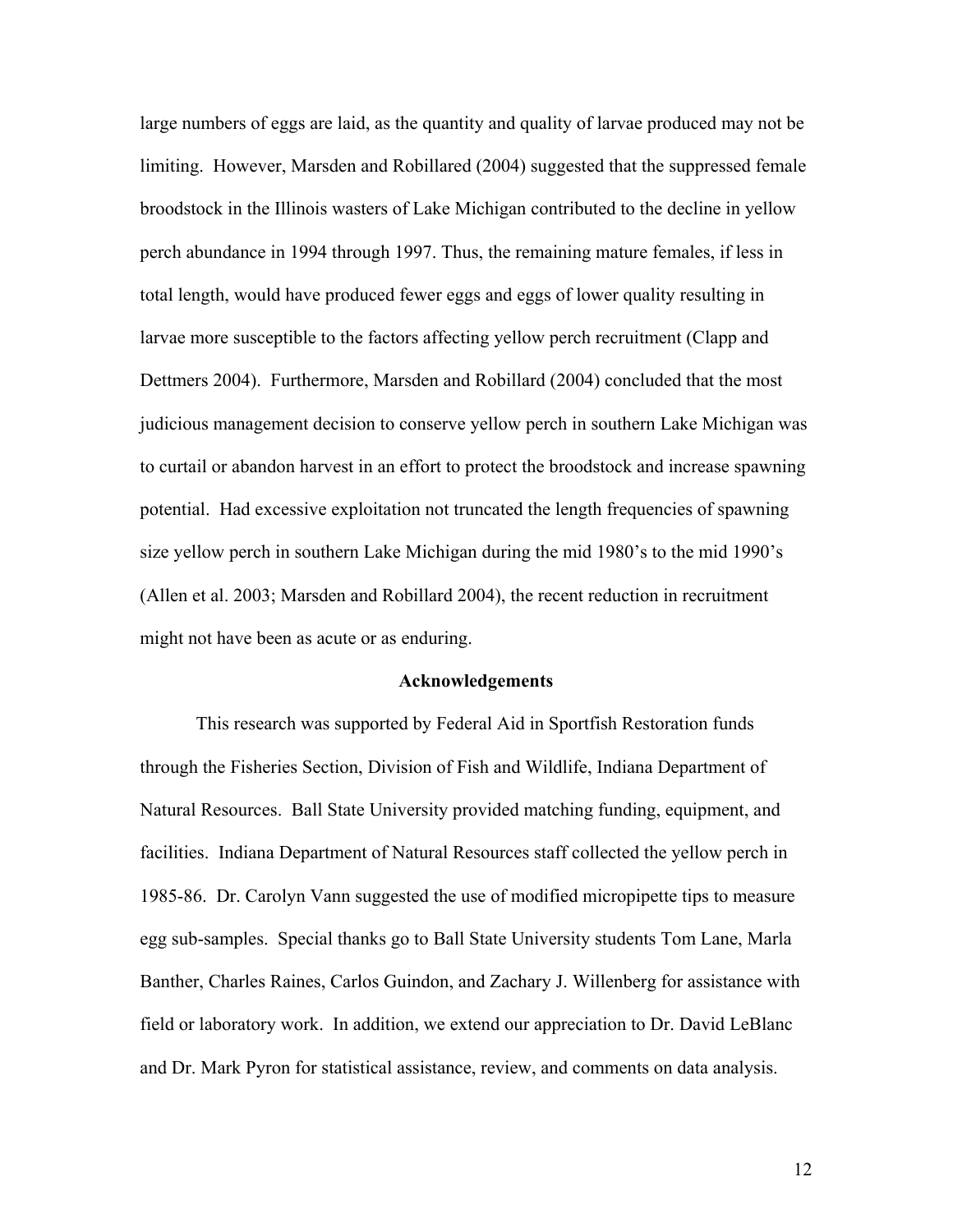#### **References**

- Allen, P. J., T. E. Lauer, and T. S. McComish. 2003. Dynamics and models of the yellow perch in Indiana waters of Lake Michigan and near-shore fish community characteristics. Year three progress report of Ball State University to Division of Fish and Wildlife, Indiana Department of Natural Resources, Indianapolis.
- Baccante, D. A., and D. M. Reid. 1988. Fecundity changes in two exploited walleye populations. North American Journal of Fisheries Management 8(2):199-209.
- Bagenal, T. B. 1978. Aspects of fish fecundity. Pages 75-101 *in* S. D. Gerking, editor. Ecology of freshwater fish production. Halsted Press, New York.
- Bagenal, T. B., and E. Braum. 1978. Eggs and early life history. Pages 166-198 *in* W. E. Ricker, editor. Methods for assessment of fish production in fresh waters. Blackwell Scientific Publications, Oxford and Edinburgh.
- Braum. E. 1978. Ecological aspects of the survival of fish eggs, embryos and larvae. Pages 102-131 *in* S. D. Gerking, editor. Ecology of freshwater fish production. Halsted Press, New York.
- Brazo, D. C., P. I. Tack, and C. R. Liston. 1975. Age, growth, and fecundity of yellow perch, *Perca flavescens*, in Lake Michigan near Ludington, Michigan. Transactions of the American Fisheries Society 4:726-730.
- Clapp, D. F. and J. M. Dettmers. 2004. Yellow perch research and management in Lake Michigan: evaluating progress in a cooperative effort, 1997-2001. Fisheries 29(11):11-19.
- Clugston, J. P., J. L. Oliver, and R. Ruelle. 1978. Reproduction, growth, and standing crops of yellow perch in Southern reservoirs. Pages 89-99 *in* R. L. Kendall, editor.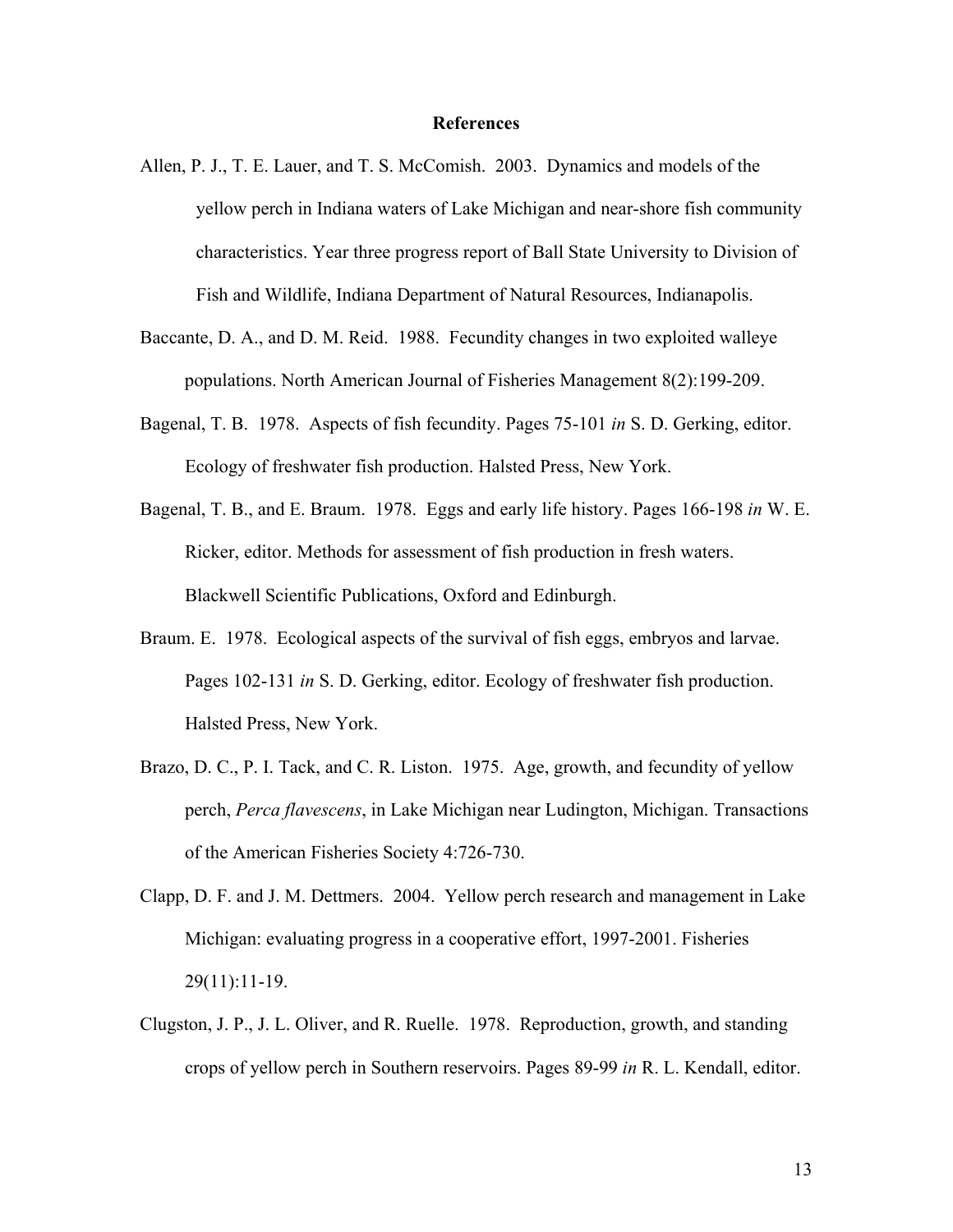Selected coolwater fishes of North America. Lancaster Press, Inc. Lancaster, Pennsylvania.

- Coates, D. 1988. Length-dependent changes in egg size and fecundity in females, and brooded embryo size in males, of fork-tailed catfishes (Pisces: Ariidae) from the Sepik River, Papua New Guinea, with some implications for stock assessments. Journal of Fish Biology 33:455-464.
- Craig, J. F. 1987. Percid fishes. Blackwell Science. Oxford.
- Diana, J. S., and R. Salz. 1990. Energy storage, growth, and maturation of yellow perch from different locations in Saginaw Bay, Michigan. Transactions of the American Fisheries Society 119:976-984.
- Dettmers, J. M., M. J. Raffenberg, and A. K. Weis. 2003. Exploring zooplankton changes in southern Lake Michigan: implications for yellow perch recruitment. Journal of Great Lakes Research 29:355-364.
- Duarte, C. M., and M. Alcaraz. 1989. To produce many small or few large eggs: a sizeindependent reproductive tactic of fish. Oecologia 80:401-404.
- Francis, J. T., S. R. Robillard, and J. E. Marsden. 1996. Yellow perch management in Lake Michigan: a multi-jurisdictional challenge. Fisheries19:18-20.
- Hayes, D. B., and W. W. Taylor. 1994. Changes in the composition of somatic and gonadal tissues of yellow perch following white sucker removal. Transactions of the American Fisheries Society 123:204-216.
- Heins, D. C., and J. A. Baker. 1993. Clutch production in the darter *Etheostoma lynceum* and its implications for life-history study. Journal of Fish Biology 42:819- 829.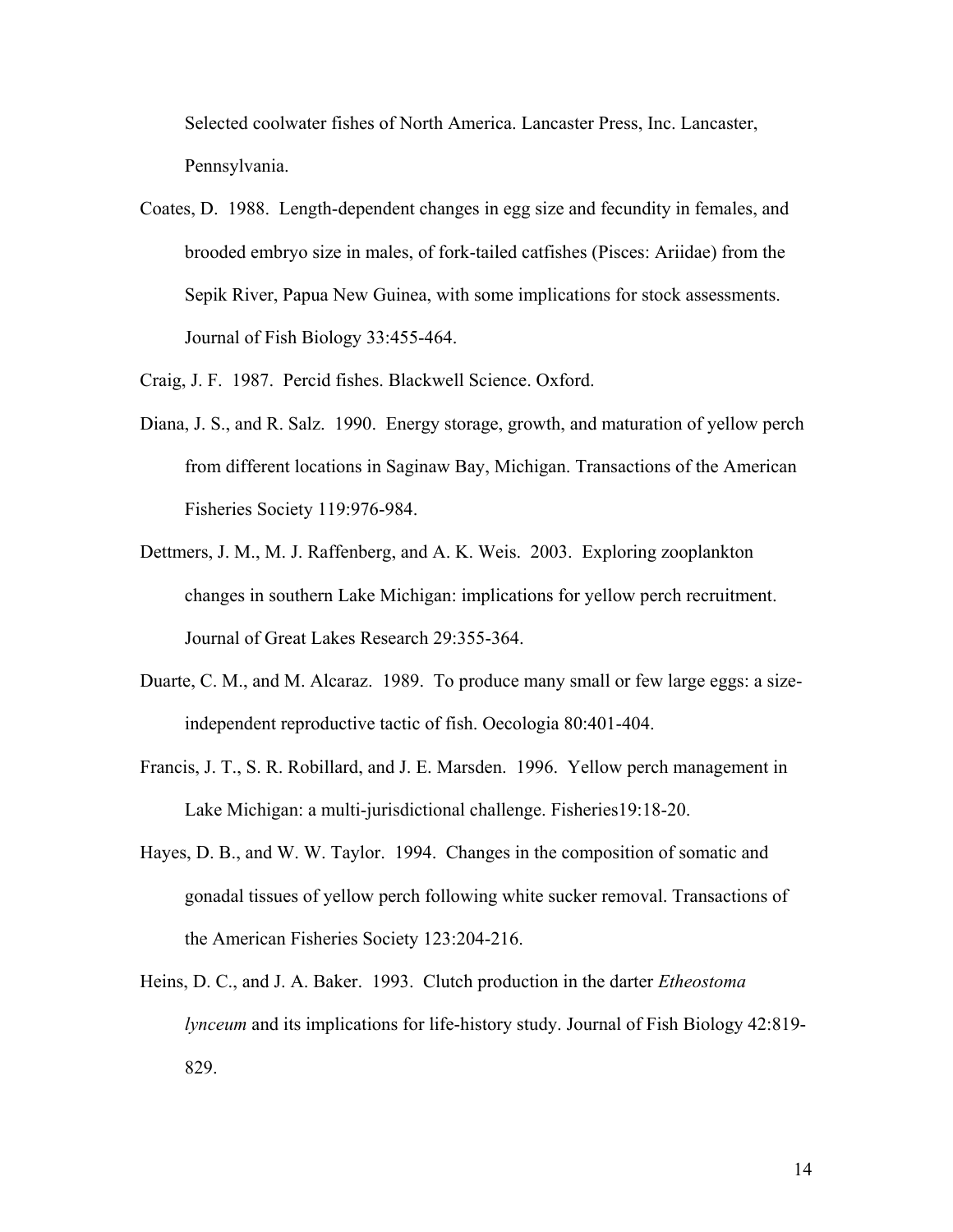- Heyer, C. J., T. J. Miller, F. P. Binkowski, E. M. Caldarone, and J. A. Rice. 2001. Maternal effects as a recruitment mechanism in Lake Michigan yellow perch (*Perca flavescens*). Canadian Journal of Fisheries and Aquatic Sciences 58:1477- 1487.
- Hislop, J. R. G. 1988. The influence of maternal length and age on the size and weight of the eggs and the relative fecundity of the haddock, *Melanogrammus aeglefinus*, in British water. Fish Biology 32:923-930.
- Johnson, M. W., and T. A. Dick. 2001. Parasite effects on the survival, growth, and reproductive potential of yellow perch (*Perca flavescens* Mitchell) in Canadian shield lakes. Canadian Journal of Zoology 79:1980-1992.
- Marsden, J. E., W. A. Brofka, D. B. Makauskas, and W. H. Horns. 1993. Yellow perch supply, and life history. Aquatic Biology Section Technical Report 93/12. Illinois Natural History Survey. Champaign.
- Marsden, J. E., and S. R. Robillard. 2004. Decline of yellow perch in southwestern Lake Michigan, 1987-1997. North American Journal of Fisheries Management 24:952- 966.
- Miller, L. 2003. Microsatellite DNA loci reveal genetic structure of yellow perch in Lake Michigan. Transactions of the American Fisheries Society 132**:**503-513.
- Mitton, J. B., and W. M. Lewis. 1989. Relationships between genetic variability and life-history features of bony fishes. Evolution 43:1712-1723.
- Moodie, G. E., N. L. Loadman, M. D. Wiegand, and J. A. Mathias. 1989. Influence of egg characteristics on survival, growth and feeding in larval walleye (*Stizostedion vitreum*). Canadian Journal of Fisheries and Aquatic Sciences 46:516-521.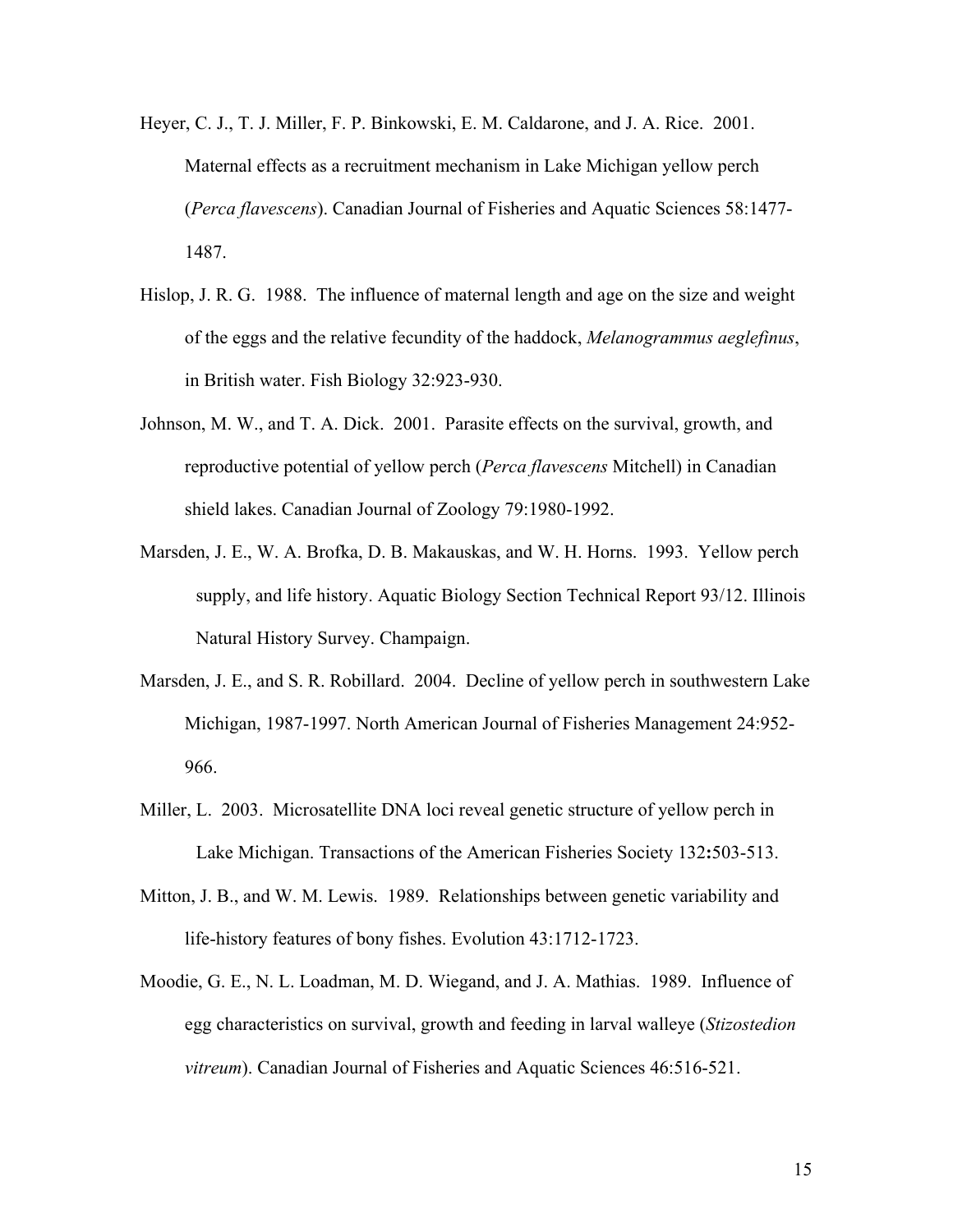- Moyle, P. B., and J. J. Cech. 2000. Fishes; an introduction to ichthyology. Prentice Hall, Upper Saddle River, New Jersey.
- Muncy, R. J. 1962. Life history of the yellow perch, *Perca flavescens*, in estuarine waters of Severn River, a tributary of Chesapeake Bay, Maryland. Chesapeake Science 3:143-159.
- Newsome, G. E., and G. Leduc. 1975. Seasonal changes of fat content in the yellow perch. Journal of the Fisheries Research Board of Canada 32:2214-2221.
- Nikolskii, G. V. 1969. Theory of fish population dynamics as a biological background for rational exploitation and management of fishery resources (translated from Russian by J. E. S. Bradley). Oliver and Boyd, London.
- Sheri, A. N., and G. Power. 1969. Fecundity of the yellow perch, *Perca flavescens* Mitchill, in the Bay of Quinte, Lake Ontario. Canadian Journal of Zoology 47:55- 58.
- Shoesmith, E. 1990. A comparison of methods for estimating mean fecundity. Journal of Fish Biology 36:73-84.
- Shroyer, S. M., and T. S. McComish. 1998. Forecasting abundance of quality-size yellow perch in Indiana waters of Lake Michigan. North American Journal of Fisheries Management 18:19-24.
- Shroyer, S. M., and T. S. McComish. 2000. Relationship between alewife abundance and yellow perch recruitment in southern Lake Michigan. North American Journal Fisheries Management 20:220-225.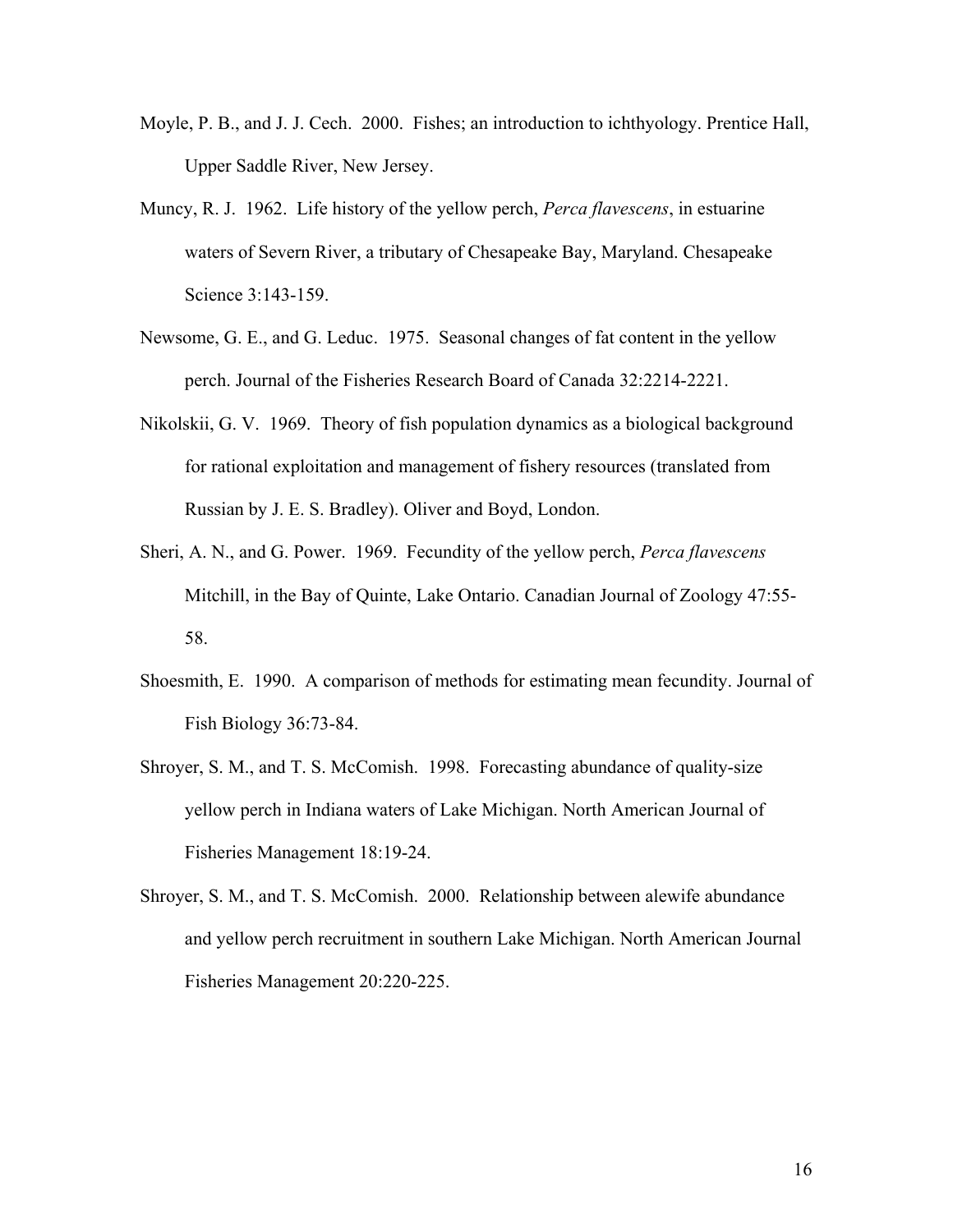- Sztramko, L., and G. C. Teleki. 1977. Annual variations in the fecundity of yellow perch from Long Point Bay, Lake Erie. Transactions of the American Fisheries Society 106:578-582.
- Treasurer, J. W. 1981. Some aspects of the reproductive biology of perch *Perca fluviatilis* L. fecundity, maturation and spawning behavior. Fish Biology 18:729- 740.
- Tsai, C., and G. R. Gibson. 1971. Fecundity of the yellow perch, *Perca flavescens* Mitchill, in the Patuxent River, Maryland. Chesapeake Science 12:270-284.
- Volodin, V. M. 1979. The fecundity of the perch, *Perca fluviatilis*, from Rybinsk Reservoir. Journal of Ichthyology 19:85-92.
- Wells, L. 1977. Changes in yellow perch (*Perca flavescens*) populations of Lake Michigan, 1954-1975. Journal of the Fisheries Research Board of Canada 34:1821- 1829.
- Wells, L., and S. C. Jorgenson. 1983. Population biology of yellow perch in southern Lake Michigan, 1971-79. U. S. Fish and Wildlife Service, technical paper 109. Washington, D. C.
- Wright, R. M., and E. A. Shoesmith. 1988. The reproductive success of pike, *Esox lucius*: aspects of fecundity, egg density and survival. Journal of Fish Biology 33:623-636.

Zar, J. H. 1999. Biostatistical analysis. Prentice Hall, Edgewood Cliffs, New Jersey.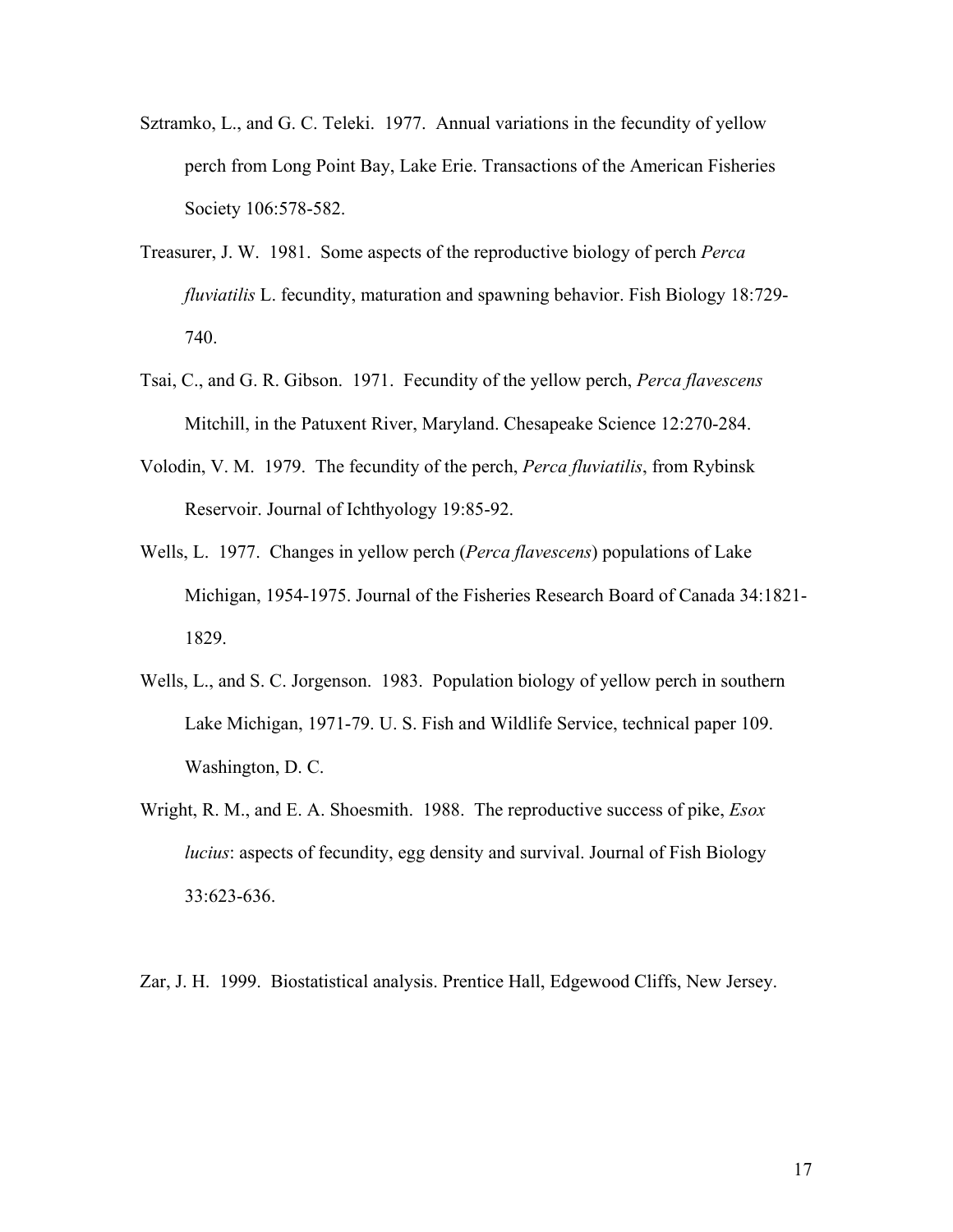Zivkov, M., and G. Petrova. 1993. On the pattern of correlation between the fecundity, length, weight and age of pikeperch *Stizostedion lucioperca*. Journal of Fish Biology 43:173-182.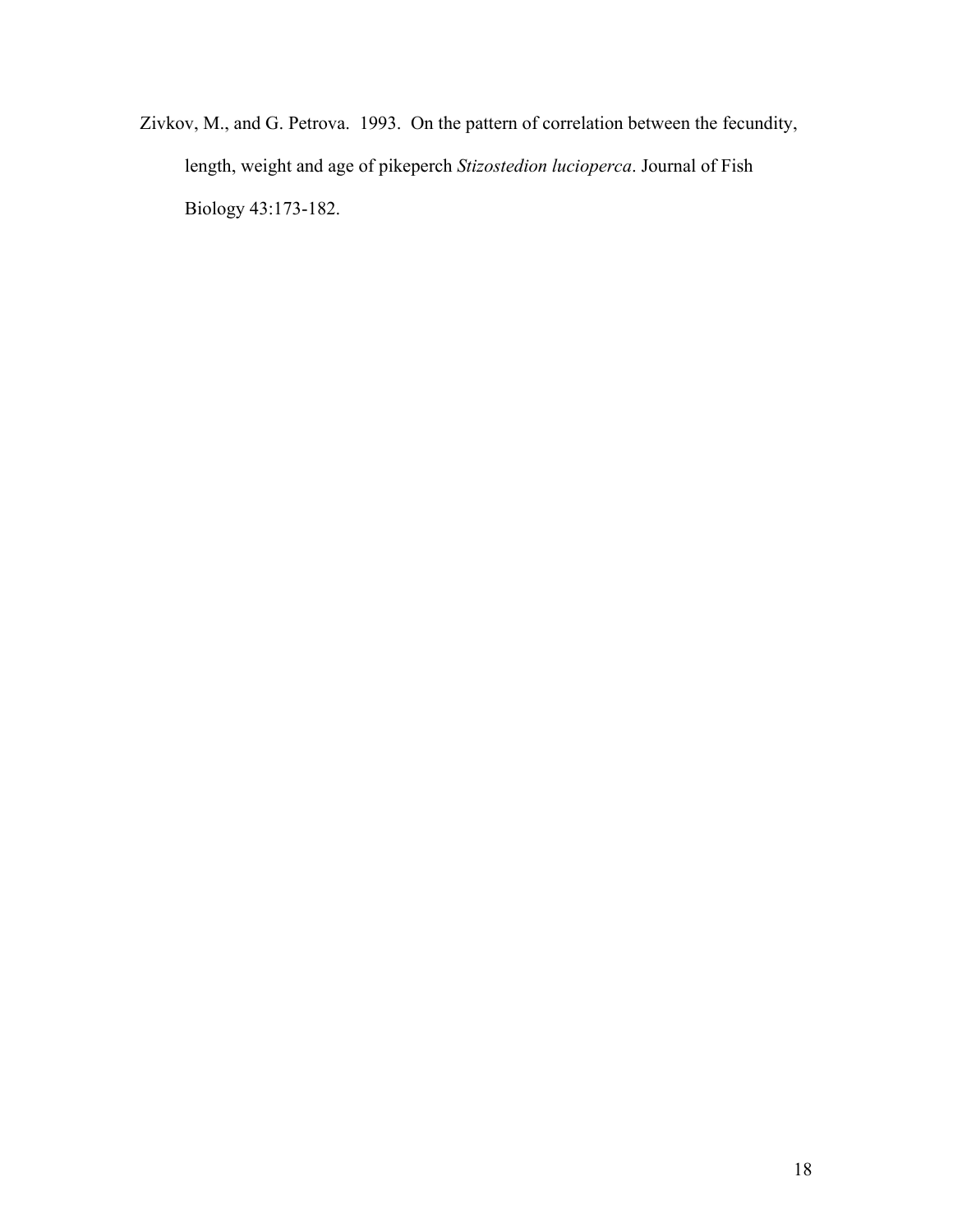Footnotes (from title page):

## \* Corresponding author: tlauer@bsu.edu

<sup>1</sup> Present address: Minnesota Department of Natural Resources, P. O. Box 86, Waterville,

Minnesota 56096, USA

<sup>2</sup> Present address: Nebraska Game and Parks Commission. 301 East State Farm Road

North Platte, NE 69101, USA